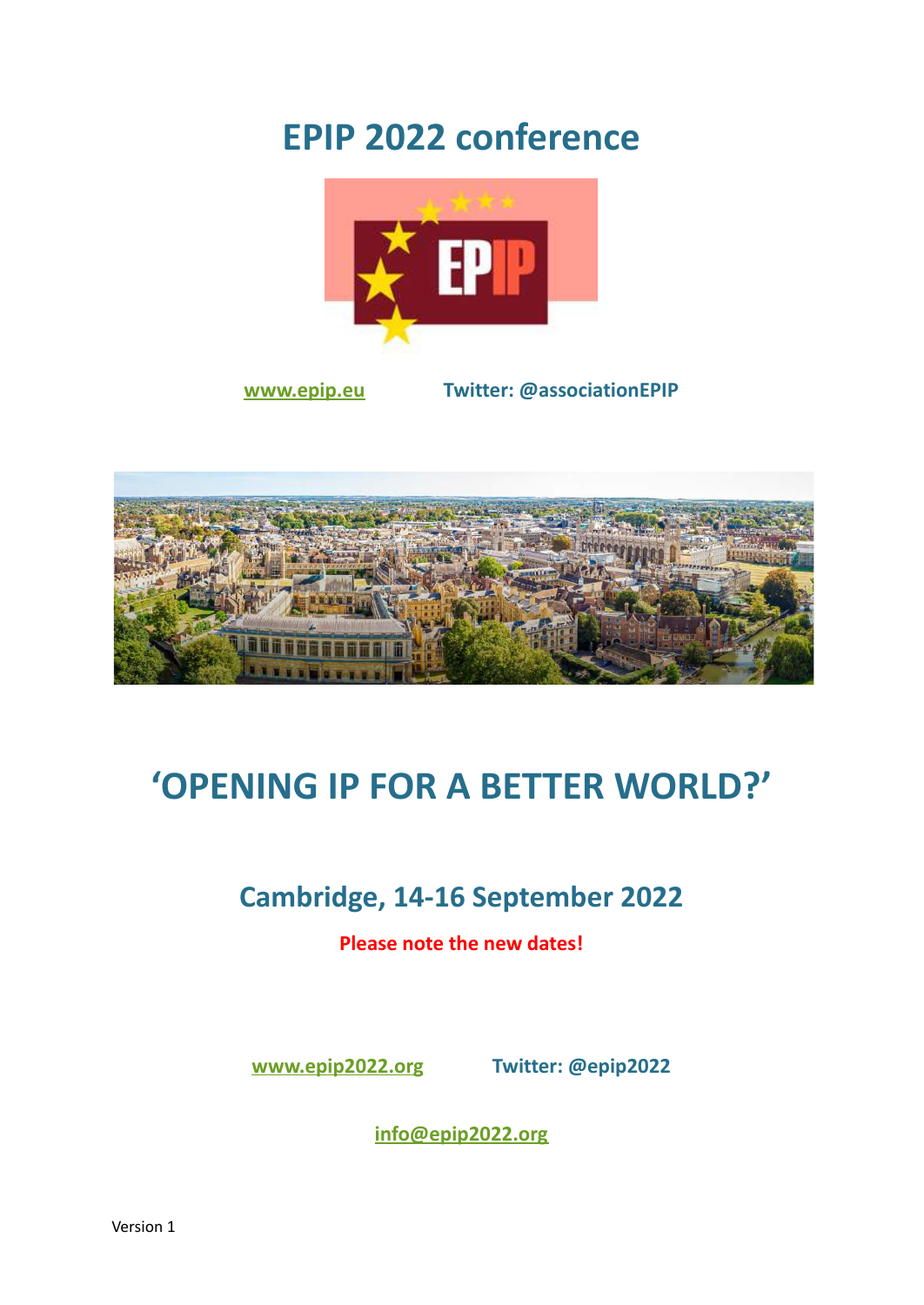#### **CALL FOR PAPERS AND THEMED SESSIONS**

**EPIP,** the **European Policy for [Intellectual](https://www.epip.eu) Property** association, invites **submissions for** its 17th annual conference. The conference will take place in **Cambridge (United Kingdom),** from **14-16 September 2022** (please note the new dates!), hosted by the **[Innovation](http://www.iipm.eng.cam.ac.uk/) and IP [Management \(IIPM\) Laboratory](http://www.iipm.eng.cam.ac.uk/)** and the **Centre for IP [and Information Law \(CIPIL\).](https://www.cipil.law.cam.ac.uk)**

EPIP is an international, independent, interdisciplinary, non-profit association of researchers on economics, management, law, policy, engineering and other areas. EPIP 2022 will be organized as a hybrid conference with the option to attend physically in Cambridge and online.

With this call we invite contributions from all over the world: **Full manuscripts or extended abstracts of papers** as well as **proposals for themed sessions**.

Research scholars, academics, practitioners, policy makers and anyone interested in economic, managerial, legal, and political aspects of IP are encouraged to submit and/or to attend the conference. To assist our planning, we ask you to indicate your preferred choice of attendance (in-person or online) during the submission process. We especially encourage participation from lower- and middle- income countries (LMIC). Details related to possible fee discounts for LMIC participants will be issued on the conference website at a later date.

#### **'OPENING IP FOR A BETTER WORLD?'**

Massive challenges lie ahead to create a better world, a world with less poverty and hunger, a world in which everyone has access to clean water, medicine, affordable and clean energy, reduced inequalities, where cities and communities are sustainable, human rights are not abused, with strong institutions, peace and justice, including climate justice striving towards Carbon Net Zero emissions.

Innovation and creativity are said to be paramount for achieving a better world, addressing global challenges, such as the Sustainable Development Goals (SDG), fighting the current COVID-19 pandemic and limiting global temperature rise to a maximum of 1.5 degree.

For the climate crisis, for instance, it is estimated that to date only 50% of climate change mitigation or adaptation (CCMA) technologies, have yet been developed or are affordable at scale needed to achieve Carbon Net Zero. At the same time, we witness unequal access to and dissemination of existing, often IP-protected innovations. Often they are hardly accessible in countries most affected by the climate crisis (e.g. in the Global South) – even though these countries have contributed comparably little to rising temperatures. Similarly, while many exclaimed 'no-one is safe until everyone is safe' when COVID-19 vaccine development utilised significant amounts of government funding, it is mostly poor countries that are unable to access vaccines and related medical technologies sufficient to treat vulnerable populations.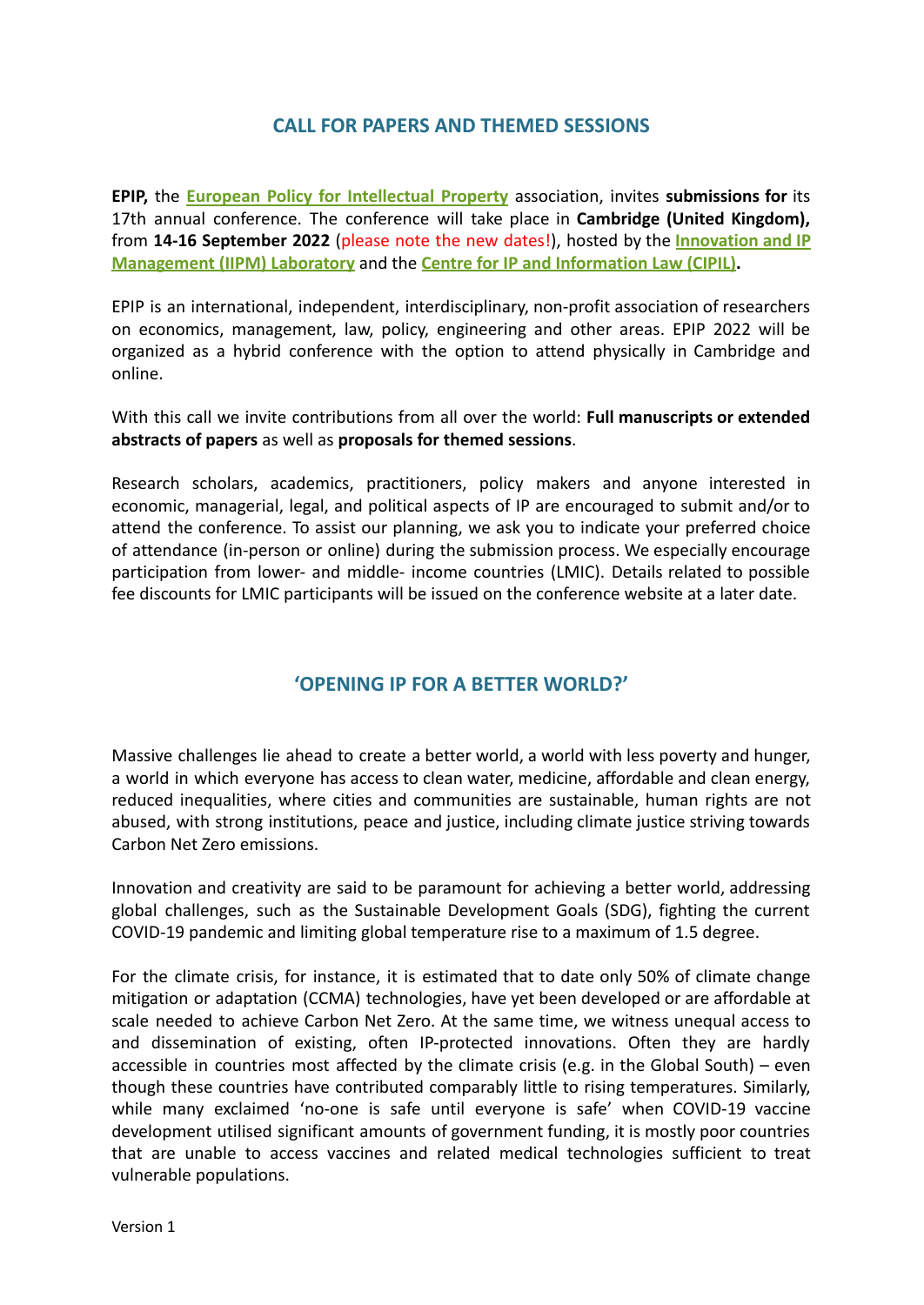Innovation is not limited to novel technologies, products/services or business models, but refers to novel educational models, institutions, governance mechanisms, legal frameworks and policy instruments as well. However, we have to be mindful of its 'dark side'. Some innovations, for instance the mass commercialization of the internal combustion engine and widespread accessibility of refined fossil fuels, have undoubtedly contributed to economic growth and development, but have also created some of the current problems, such as air pollution and global rise of CO2 levels in the atmosphere. And while many innovations have benefitted those able to afford and utilise them, their use has not infrequently had severe consequences for other (usually poorer) populations, and even more so on other living beings on this planet, including biological diversity as such.

Intellectual Property (IP) rights such as patents, copyrights, trade marks and design rights are established instruments to encourage creativity and incentivize inventiveness. In addition to 'formal' IP rights, intangible assets, such as know-how, algorithms, data, and trade secrets are increasingly valuable for businesses as well, which possibly raise new tensions including with data protection rights. While the financial and economic benefits for IP owners and their licensees are relatively well accepted, the use of IP and its associated legal systems for creating social and environmental benefits for all, such as to support the achievement of sustainable development goals (SDGs), needs significant research.

Although sometimes linked to innovation, there is also less consensus as to the role of trade marks and their legal protection in tackling global challenges. On the one hand, it might be argued that strong protection of trade marks has played a role in generating artificial need and facilitating consumption practices which lie behind the environmental crisis. If so, it might be thought desirable at the very least to pare back such legal protection to the minimum necessary to prevent real deception of purchasers. However, it has also been suggested that trade marks allow brand owners to be held to account by consumers, who can limit their custom to those brands who support good labour practices, have good human rights records, environmental performance, etc. In the latter case, trade marks as legal instruments still depend on their exclusive use to indicate origin, except perhaps in the case of "certification marks" and other qualitative endorsements where anyone who meets the specified standards might be entitled to use.

IP related disputes often focus on balancing the exclusivity nature of IP rights as innovation incentives with affordable access at scale to innovations, often particularly those that are successful. Examples include the impact of patents on maximising R&D investments for the development of life saving medicines (e.g. HIV drugs) - which might not have been developed at all without these incentives - and the behaviour of particular IP owners maximising the exploitation of IP rights, such as in the pharmaceutical industry with negative effects on affordability and accessibility.

Copyright and paracopyright, such as technological measures, have sometimes emerged as impediments to research and innovation that has been enabled through technological innovation. This led some countries to introduce exceptions to facilitate text and data mining. Recent developments such as digitalization, data sciences, machine learning and artificial intelligence, space research, quantum computing and synthetic biology further strengthen the necessity to understand and address complexities and challenges involved in steering the use of IP for betterment of human society.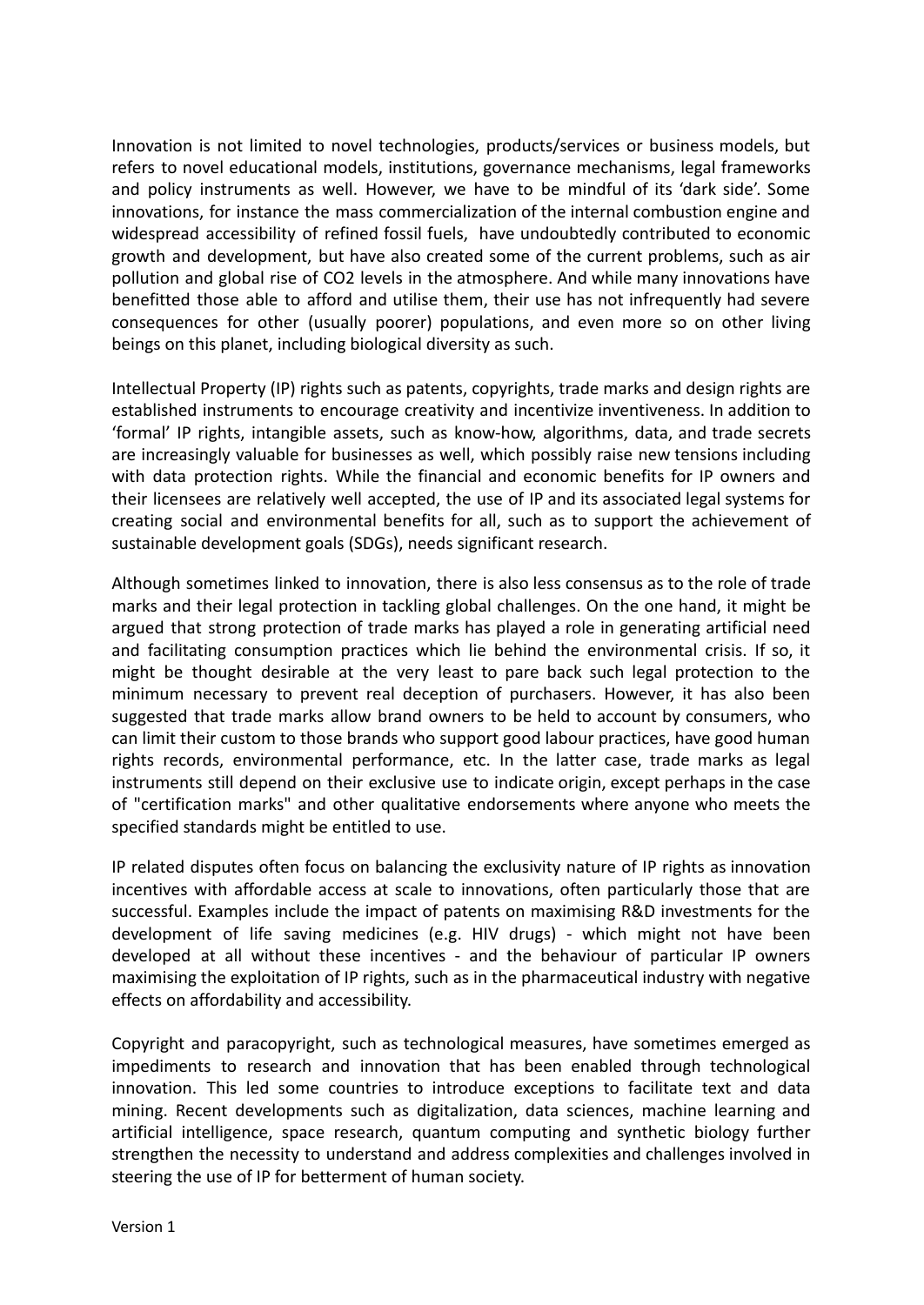Apart from IP related ownership and exclusivity aspects, questions on how IP is/could/should be used/shared with others for effective collaborative development of solutions for a better world needs further scrutiny. All kinds of actors, including individuals, companies, not-for-profit organisations and universities employ various forms of contractual agreements to govern IP usage/sharing, such as for joint/collaborative research and development and internal, national as well as international technology transfer.

Challenges associated with the sharing of IP tend to arise, for example, when multiple actors develop complex solutions together, particularly, if these are developed along R&D trajectories in cumulative innovation processes with (incremental) improvements building upon each other (e.g. global satellite systems for weather monitoring or flood warning). Tensions related to sharing of IP are prone to arise also in ecosystems where incumbents need to collaborate with new entrants, such as in circular economy ecosystems where Original Equipment Manufacturers (OEM) have to give remanufacturing companies access to their IP (e.g. material information, assembly data). For creating a better world, governance approaches, such as policy frameworks, but also tools for private sector actors to share IP effectively (e.g. responsible licensing principles and templates) need further research.

For instance, while patent pools have been used before the pandemic to make IP accessible (e.g. Medicines Patent Pool), during the COVID-19 pandemic different models have been tried to share IP more openly. An example is the Wellcome Trust's initiative to orchestrate a coalition of publishers to freely release copyright-protected research publications (open access) and datasets openly (open data) during the pandemic. Another example being the Open Covid Pledge that promotes the free use of patented technologies through a specifically developed licence until the WHO declares the pandemic to be over. The paradox of openly sharing IP and its associated challenges however remains insufficiently understood.

Will open IP sharing models take centre stage for achieving SDGs? Will they help us minimise global temperature rise? Which IP sharing models can have a significant impact on addressing global challenges? And what impact does IP protection have in areas where access to raw materials or other inputs, manufacturing capacity, skilled work forces and tacit knowledge are decisive for the ability of market actors to utilise and benefit from IP-protected subject matter? Will opening IP help us to create a better world and how?

The question of how far, if at all, a concept of "openness" can be made meaningful for trade mark law, remains relatively poorly explored. Further insights might be garnered here from historical experiences with rules relating to "genericism" and "abandonment" in which private marks become converted into marks that can be used by all traders in relation to the goods in relation to which a sign has lost its exclusive association with a particular trader.

Along these lines of thought, we encourage contributions to the 2022 EPIP conference that consider ownership related aspects of IP protection, as well as bilateral or multilateral IP sharing models/approaches (e.g. licensing, open source/access/data) and policies/frameworks on use of IP to help address global challenges, such as promoting the SDGs, ending the COVID-19 pandemic, achieving climate neutrality or Carbon Net Zero, whether in the context of low/middle/high income countries.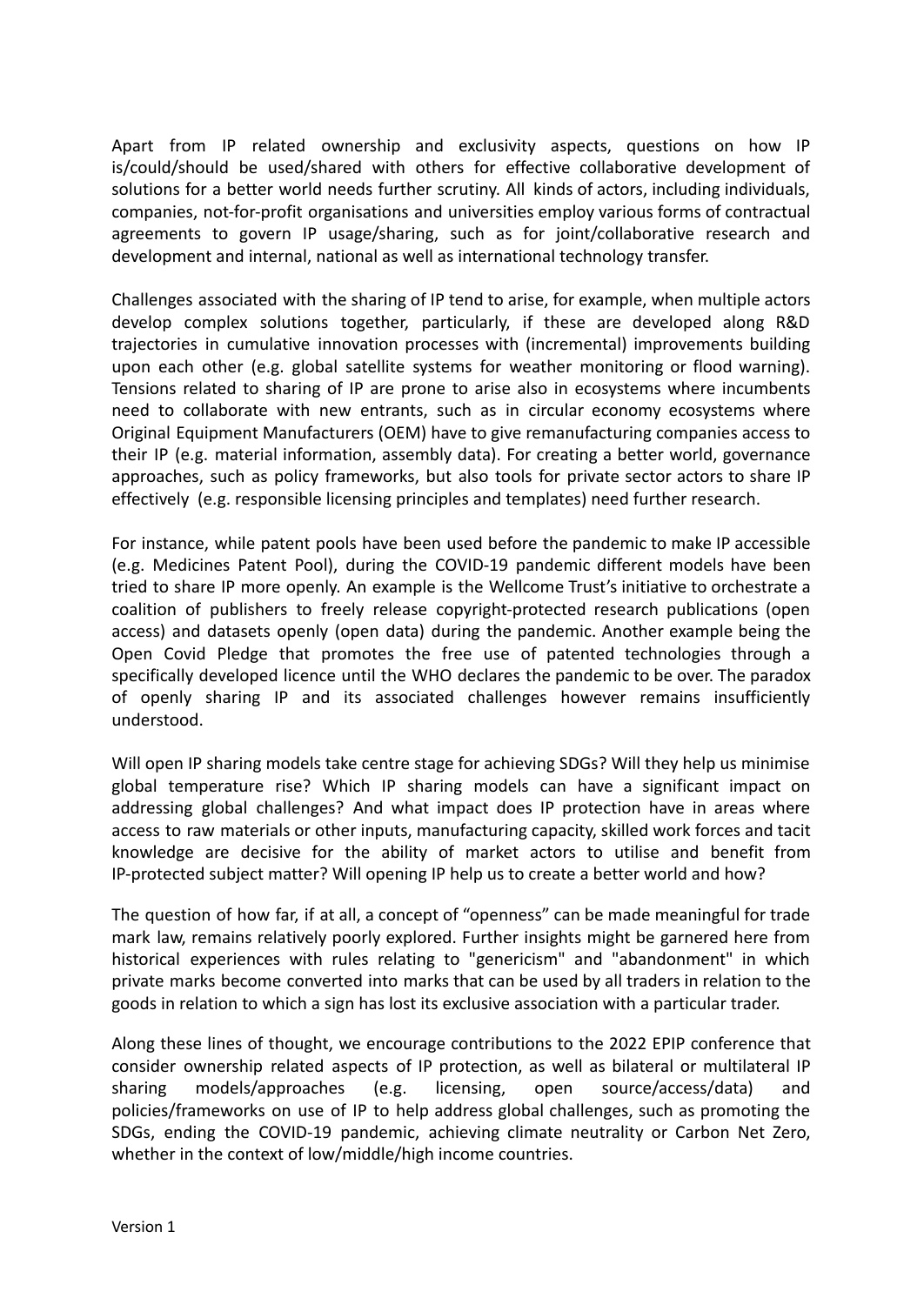We invite submissions related to all types of IP, including informal IP assets (e.g. data, algorithms, contracts) not limited to the economic, managerial, legal and political aspects of the following conference theme related topics:

- Conceptions, definitions, typologies and measures for IP openness (open science, open research, open source, open access, open data, etc.)
- Approaches, methods and measures for assessing the social and environmental value/impact/contributions of IP
- IP openness in the context of global challenges, sustainable development goals (SDGs), sustainability transitions, carbon net zero, climate change mitigation or adaptation (CCMA) technologies, green innovation, and circular economy
- Roles of IP rights not limited to patents, but also copyright, trade marks and other rights towards creating a better world
- Novel models, approaches and mechanisms (bilateral or multilateral) for sharing IP, such as licensing, contracts, patent pools, open-source models, crowdsourcing and patent pledges
- IP, licensing and technology transfer models, such as within and between Global North and South economies, including technology protected by trade secrets rather than patents
- Differences with regards to IP as incentives for inventors and investors and licensing principles between climate change adaptation and mitigation technologies to help developing/deploying them at scale
- IP challenges in sustainability transitions, i.e. substituting less sustainable technologies with new ones, e.g. phasing out fossil fuels and phasing in renewable energy
- IP policy instruments, such as for achieving Carbon Net Zero/Carbon Neutrality, or to support low- and middle- income countries (LMIC) becoming (local-led) innovators for climate change adaptation technologies
- IP related mechanisms to implement the Paris Agreement, in particular those in support of transfer and diffusion of CCMA technologies
- Analysis of national IP policies to achieve Carbon Net Zero, or sustainability targets
- IP challenges for SMEs leading Europe's twin transitions to green and digital economies, but also for addressing global challenges and post-COVID recovery
- Analysis of IP rights regimes of LMIC for facilitating SDGs
- The role of IP for access vis-à-vis other factors, and its potential to increase or reduce global inequalities
- The role of open data for sustainable development and sustainable entrepreneurship
- The relationship between IP protection and the need to ensure the transparency and portability of personal data and the explainability of its use especially in online platforms
- Open IP and licensing strategies for data-driven and sustainable business models, particularly for emerging technologies
- IP challenges (e.g. tensions, uncertainties, risks) and frameworks/models/approaches to govern competition and collaboration (co-opetition), e.g. by small/large companies, incumbents/new entrants when (jointly) addressing global challenges
- New datasets, measures, econometric analyses and IP analytics approaches (e.g. machine learning/artificial intelligence) for addressing global challenges, e.g. utilising Y02 patent classes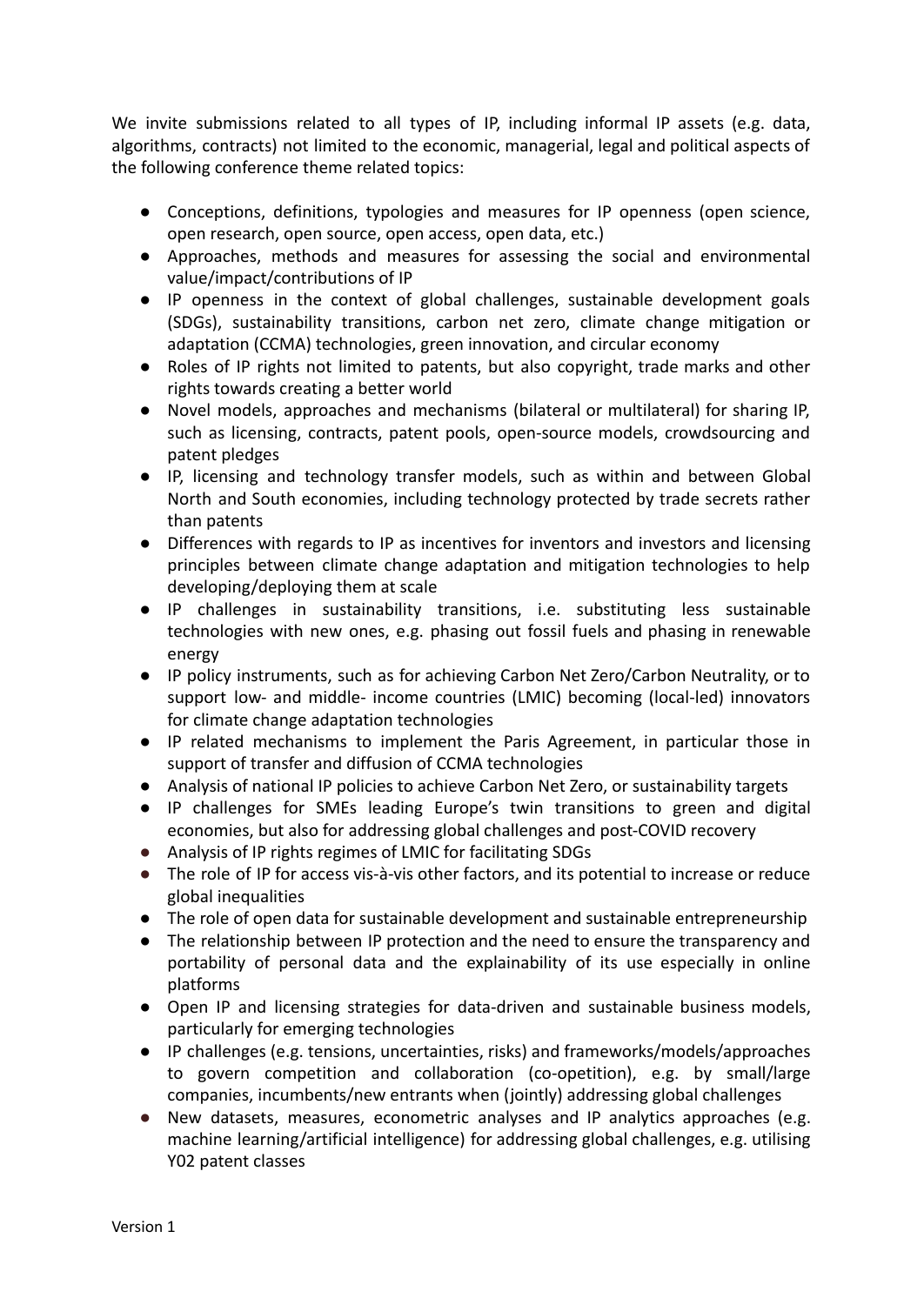#### **SUBMISSION GUIDELINES**

We invite two types of submissions:

- ✔ **Full papers or extended abstracts:** Preference will be given to full paper submissions. Both theoretical/conceptual and empirical papers are welcomed, using a range of methods. We encourage original papers from, but not limited to legal, economics, management, political and engineering sciences, particularly calling for interdisciplinary contributions. There is no required length or structure for submissions. Conditional on acceptance, as a general rule, presenters can only present one paper at the EPIP conference. In the submission system, please indicate whether your submission is also eligible for:
	- 1) The Young Scholar EPIP Award (only full papers considered)
	- 2) Any sponsored/themed session
	- 3) PhD workshop
- ✔ **Proposal for themed sessions:** A proposal of approximately 500 (but not more than 1000) words for a dedicated session focusing on a specific topic of interest within the purview of the broader conference theme. Theme proposals should mention potential contributions (or how they will be sought) and a list of potential participants.

If you are considering other types of submissions that might be of interest (e.g. industrial case studies, practitioner papers, workshops), please contact the organisers at [submissions@epip2022.org.](mailto:submissions@epip2022.org)

All submissions will be peer reviewed and must be made via the submission system that will be made accessible from the conference website ([www.epip2022.org](http://www.epip2022.org)).

#### **YOUNG SCHOLARS AWARDS**

The EPIP Association awards Young Scholars Awards, typically for the best full papers submitted by PhD students in economics/management and law (500 Euros each). Further details will be made available on the conference website.

#### **PHD WORKSHOP**

A dedicated PhD workshop will be held on Wednesday 14 September 2022, preceding the conference. PhD students will be eligible to attend at **no extra cost, if they register**. The workshop will focus on empirical methods. Please also note that the EPIP association can support PhD students through reduced registration fees. More information will be made available on the conference website.

For questions about the PhD workshop, please contact us at [phdworkshop@epip2022.org](mailto:phdworkshop@epip2022.org)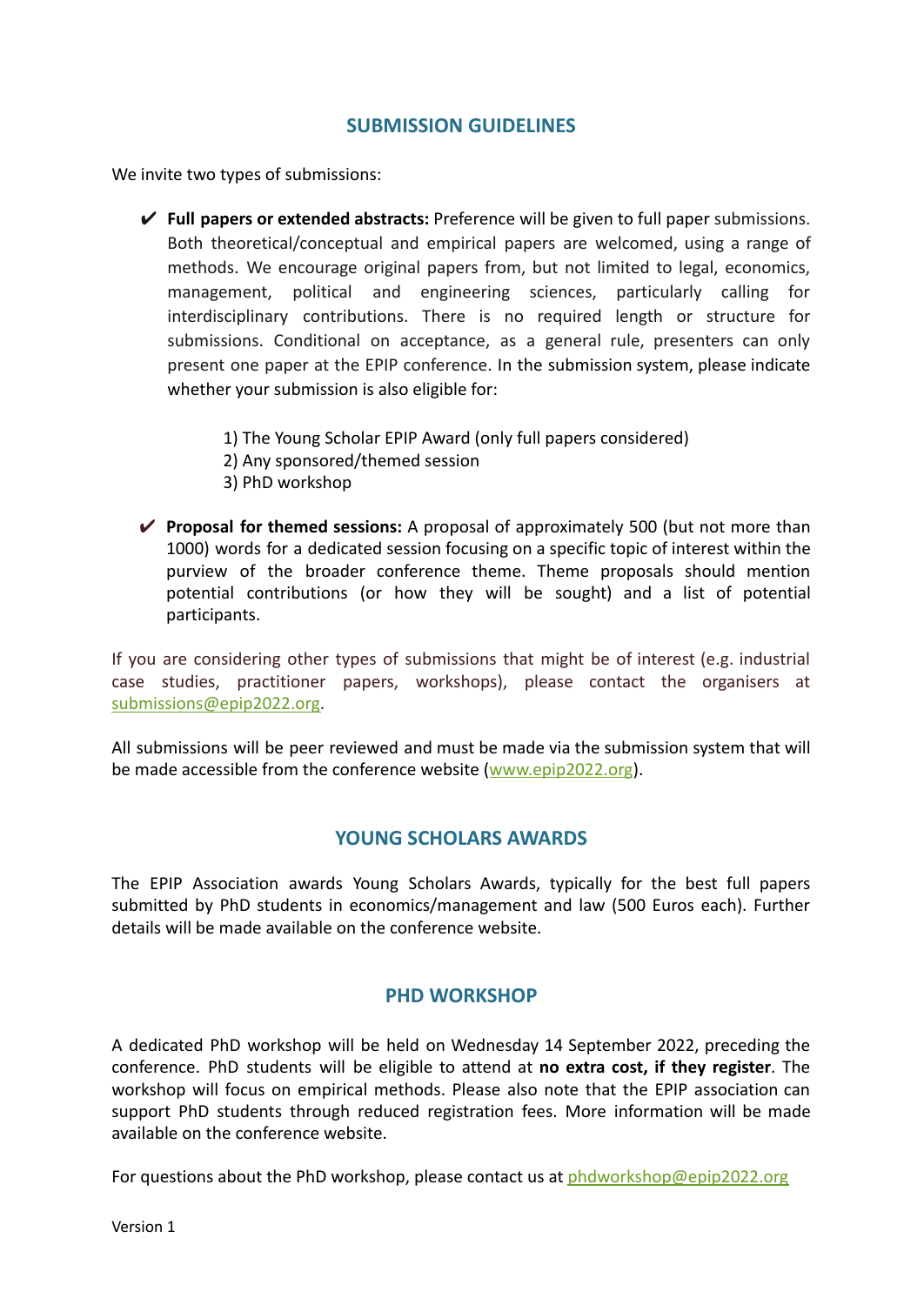#### **DEADLINES AND KEY DATES**

Submissions open: **1 February 2022** Deadline for all submission types: **15 April 2022** Review outcome: **Mid-June 2022**

PhD Workshop date: **14 September 2022** Main conference dates: **15-16 September 2022**

**Please note:** On Friday, 16 September the LML/CeBIL Symposium on Repositioning Drugs will also take place in Cambridge.

#### **ACADEMIC COMMITTEE**



#### **Associate Professor Frank Tietze**

Innovation and IP Management (IIPM) Laboratory, Institute for Manufacturing, Department of Engineering, University of Cambridge



#### **Professor Henning Grosse Ruse-Khan**

Centre for Intellectual Property and Information Law (CIPIL), Faculty of Law, University of Cambridge



#### **Dr Pratheeba Vimalnath** Innovation and IP Management (IIPM) Laboratory, Institute for Manufacturing, Department of Engineering, University of Cambridge



### **Professor Lionel Bently** Centre for Intellectual Property and Information Law (CIPIL), Faculty of Law, University of Cambridge



**Associate Professor David Erdos** Centre for Intellectual Property and Information Law (CIPIL), Faculty of Law, University of Cambridge